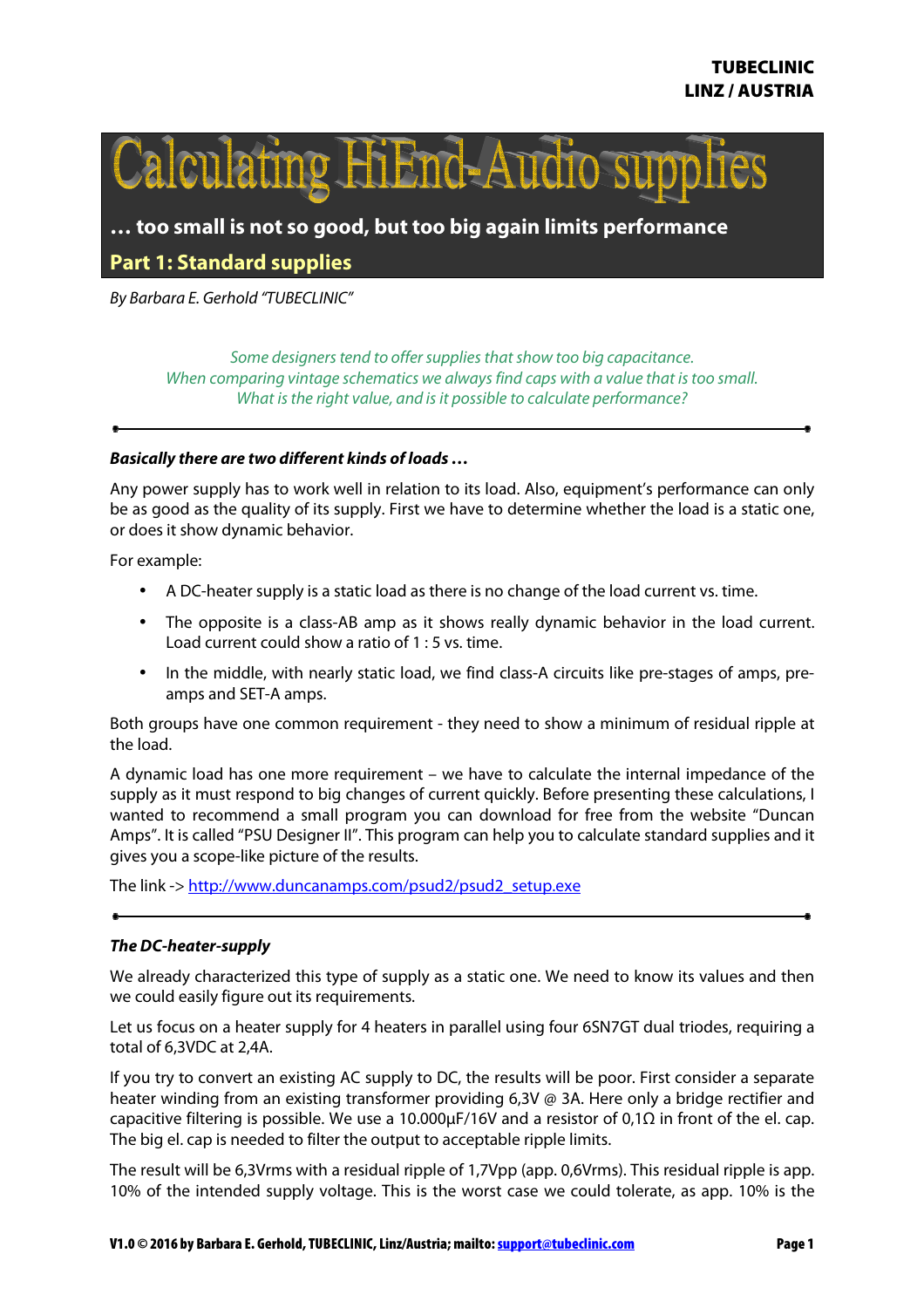limit to keep the heater quiet.

Well, but we have to observe one more limit too: the rms-current drawn from the transformer. Its value will be app. 4Arms. Generally speaking, that is too much! But because many transformer heater windings have thicker wire than necessary, it could work. You could experiment with your own transformer. You had to try out and believe in your transformer.

If we were able to use a higher voltage the results will be better. If we had a winding providing 9VACrms @ 3A, the filter could be a C-L-C with C1 = 2.200μF/25V, L = 50mH/3A/1Ω, C2 = 10.000µF/16V. Due to the choke, the result will have a residual ripple of app. 32mVpp at a heater voltage of 6,4VDC – OK, values we could live with! But in this case too, the current drawn from the transformer will be app. 3,9Arms, which is again too large and we will need a bigger transformer, one capable of 4Arms.

You can try out these results using the "PSUD II" program mentioned above. In my simulation I used 10% voltage regulation of the heater secondary winding (no load <-> rated load).

Internal impedance [Zi] plays a minor role because we have to face no variation in load current.

If you compare the effort and the expense needed - to achieve a proper DC-heater supply - to the SMPS solution, which I shall explain in the SMPS article, you will see why the use of a SMPS is so convenient!

## **The B+ -supply**

This supply can be a nearly static one (like described from above) or a dynamic one.

I shall present two examples. Let us first calculate the nearly static one and focus on a preamp with 4 triodes, type 6SN7GT all working in class-A. B+ shall be 300VDC and load current shall be 50mA total with a variation of ±5mA.

The general equation for calculating the needed capacitance in parallel to the load is:

$$
C = \frac{2 \cdot P}{fu \cdot V^2} \qquad \text{or} \qquad C = \frac{2 \cdot I}{fu \cdot V} \tag{1}
$$

We can calculate P as 300V x 50mA = 15W; fu = 10Hz -3dB (20Hz -1dB).

The result for C is = 33,3µF. As a rule of thumb, we increase this value by factor 2 to compensate for the ±5mA (±10%) of load current change. The new result is now 68µF. Such a supply is sometimes called a "battery replacement". We have to calculate the ESR (equivalent series resistance) of the el.cap to find its maximum load current ability. The formula reads:

$$
ESR = \frac{\tan \delta}{2\pi fC}
$$
 (2)

tan δ (called "dissipation factor" or "tangent of loss angle") can be found in datasheets, and for this el. cap it is app. 0,3 (depending on brand and quality). We have to insert  $f = 100$ Hz (120Hz in the US) and get the result -> ESR = app. 7 $\Omega$ . If we discharge the cap, an maximum peak current of 300V / 7  $\Omega$  = 42A will be possible. To increase the instantaneous current ability, a foil cap of 0,01 times (or 1%) the main cap's value is a good choice in parallel with the load. In our case we choose 680nF. Only good quality MKP or FKP should be used here. Keep the wires in between load and foil cap short - it is best to place it as close as possible to where it is actually needed.

If your amp uses a so-called "resistor ladder" to supply several serial stages, you have to do this calculation for every step. If the first triode in your amp draws 3mA and voltage has dropped to 250VDC, the cap's value will be 2,4µF. As before we choose 4,7µF and parallel a 47nF foil. Since the first triode will do most of the amplification, you can increase the el.cap to 10µF and parallel a foil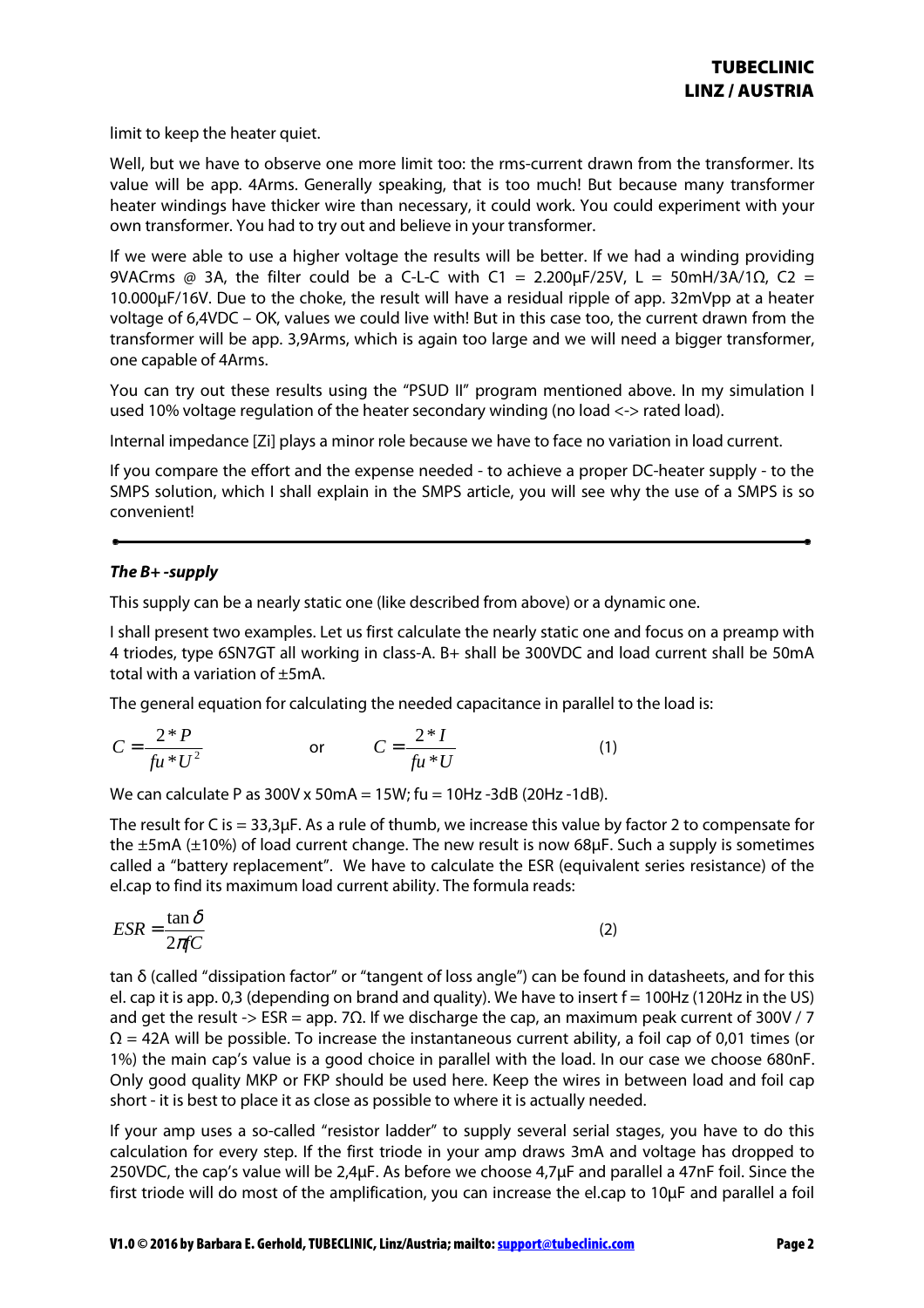of much bigger 220nF to increase the dynamic abilities.

Will bigger el. caps show any benefit? No – not really! As you can see from the formulas, you will only decrease the lowest frequency possible and that makes no sense in a tube-amp. You can try to increase the dynamic performance by increasing the foil caps, but better wiring (shorter wires of bigger diameter) will help the most. Simply try it out …

To define the C-L in front of this "battery replacement" we can again use the PSUD II program:

Considering a transformer's secondary of 480V CT @ 100mA, diodes 1N4007 (or even better use UF4007), C1 = 22µF/400V, L = 7H/50mA/200 $\Omega$  and the already calculated C2 = 68µF/350V, we get a result of:

 $B+=306VDC$ , residual ripple = 78mVpp (app. 28mVrms) and secondary current of the transformer of 66mArms. A truly good result. Because of the small el.cap C1 the increase in secondary current is not too big and because of the relatively big choke, the smoothing effect is good. The "battery replacement" C2 feeds the load and decouples the load well from the C-L-assembly in front of it. Internal impedance [Zi] again plays a minor role because the variation in load current is small here.

Now we shall investigate the dynamic load configuration. We again assume a voltage of 300VDC and an idling current of 30mA vs. a maximum current of 100mA (1 : 3,3). What will change relative to the above calculation? Well, we just insert the maximum current in equation (1), and we increase the calculated el. cap's value by factor 3.

The result from (1) is:  $C = 66,6\mu$ F =>> we use 200 $\mu$ F

To achieve a lower ESR, we connect two 100µF caps in parallel along with a foil in parallel with a value of 2000nF (or 2 $\mu$ F). As you can see from most datasheets, tan  $\delta$  is directly related to the volume of an el.cap. That's also true of its ripple current ability. If we use 2 pieces of half the capacitance instead of 1 piece of full capacitance, we generally increase the total volume –> leading to a lower total ESR-figure.

The rest of the supply can be calculated as before:

Considering a transformer's secondary of 480V CT @ 150mA, diodes 1N4007 (or even better use UF4007), C1 = 47µF/400V, L = 5H/100mA/100 $\Omega$  and the already calculated C2 = 2x 100µF/350V in parallel, we get a result of:

Full load, 100mA:  $B+ = 296$ VDC, residual ripple = 39mVpp (app. 14mVrms) and transformer secondary current of 122mArms. Again a truly good result.

When idling only, 30mA:  $B_+ = 336$ VDC, residual ripple = 15mVpp (app. 5mVrms) and transformer secondary current of 50mArms. The increase of the B+ voltage adds app. 13%. When reproducing a music signal, the B+ supply voltage will be somewhere in between. Note that the residual ripple decreases the most when at idle, so the hum at the output should stay inaudible during breaks without signal.

The internal impedance of the supply can be calculated as:

$$
Zi = \frac{U_{id} - U_{fl}}{I_{fl} - I_{id}}
$$
\n
$$
(3)
$$

-where index *id* denotes operation at idle, and index *fl* denotes operation at full load.

Our example -> (336V - 296V) / (0,1A – 0,03A) = 40V / 0,07A -> Zi = app. 570Ω totally

If we build such a supply using a SMPS, we will not gain as large benefits as we did from the heater supply. Benefits will be to keep the B+ regulation to a smaller ratio (less internal impedance!), and